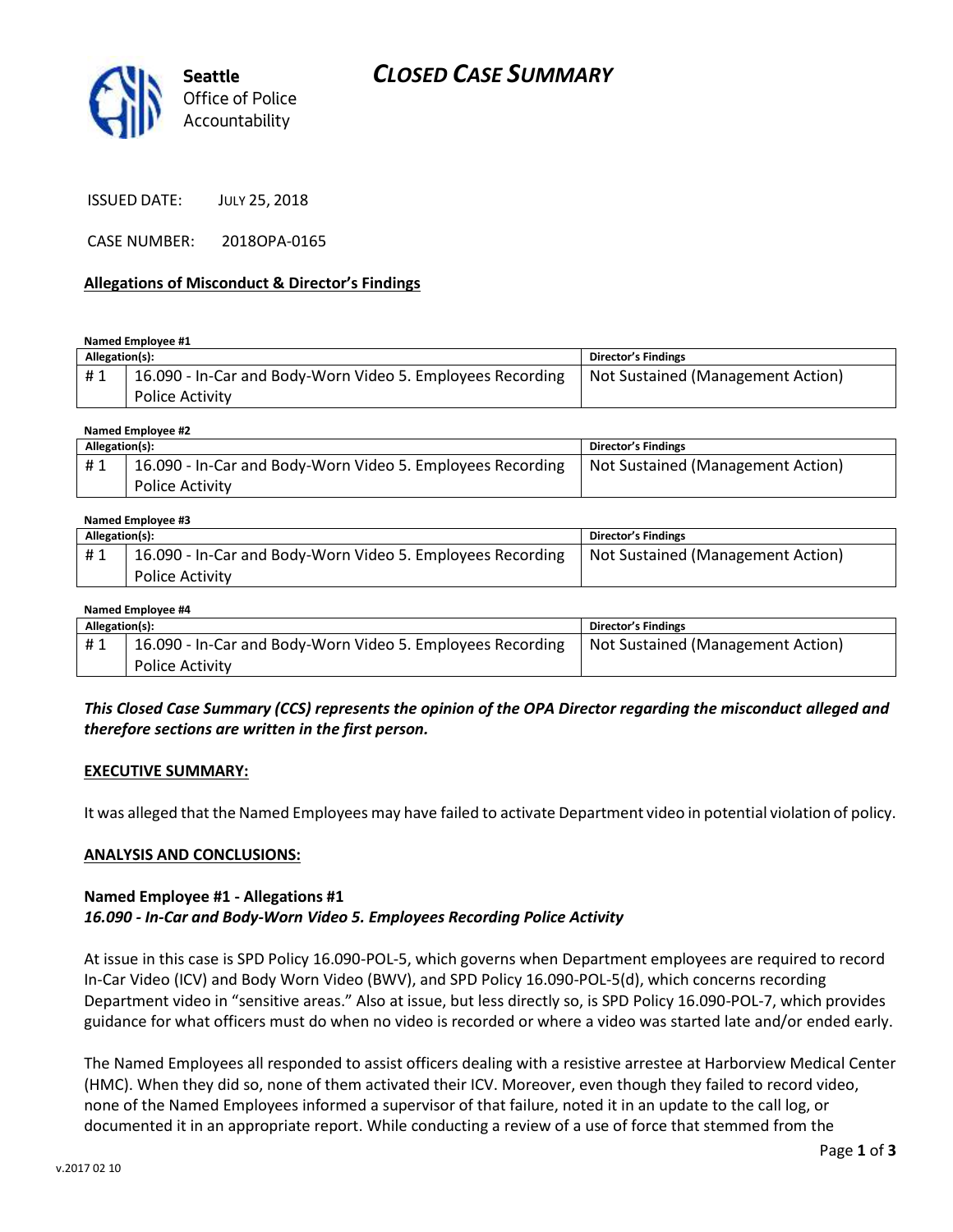

# *CLOSE CASE SUMMARY*

OPA CASE NUMBER: 2018OPA-0165

response to HMC, a Department Administrative Lieutenant noted that none of the Named Employees had activated ICV or provided any explanation for the absence of video.

Consistent with SPD Policy 16.090-POL-7, the Administrative Lieutenant asked the Named Employees to satisfy their reporting requirements in this regard. The Named Employees all submitted memos in response. In those memos, the Named Employees collectively articulated that they did not activate their ICV because they believed that they were prohibited from recording inside HMC, which they believed was a "sensitive" area as defined in SPD Policy 16.090-POL-5(d).

This policy, which is entitled "recording in sensitive areas," states the following: "Employees will not record in restrooms, jails and the interiors of medical, mental health, counseling, or therapeutic facilities unless for a direct law enforcement purpose, such as a crime in progress." (SPD Policy 16.090-POL-5(d).)

As discussed above, all of the Named Employees believed that SPD policy prohibited them from recording in HMC as it was a "sensitive" area. While one of the Named Employees explained that he would have recorded had he known that there was going to be a use of force in the hospital, two others contended that they were only allowed to record in HMC if there was an active crime. OPA believes that this is too narrow of an interpretation and is inconsistent with the plain language of the policy. The policy provides that officers may record in a "sensitive" area where there is a "direct law enforcement purpose" for doing so. The policy provides "a crime in progress" as an example ("such as") of such a direct law enforcement purpose, but does not state, either implicitly or explicitly, that this is the only scenario in which it would be appropriate. Certainly, an officer response to an ongoing use of force or a situation in which a use of force could very likely occur – such as what took place in this case, is also a "direct law enforcement purpose." As such, I read the policy to have required the officers to record Department video in this instance.

Interestingly, OPA interviewed the Training Sergeant who is responsible for overseeing BWV instruction. He told OPA that officers are trained to activate their BWV in "sensitive areas" when there is potential criminal activity. While he was not asked this question directly, the Training Sergeant did not mention responding to a use of force as a direct law enforcement purpose contemplated by the policy or, for that matter, any other scenario other than ongoing criminal activity in which recording would have been appropriate.

The fact that OPA, the Named Employees, the Administrative Lieutenant, and the Training Sergeant all have conflicting interpretations of this policy causes me concern. It also convinces me that this is a training issue rather than misconduct. As such, I issue the below Management Action Recommendation.

• **Management Action Recommendation**: The Department should amplify its training on this policy to provide additional guidance on when officers may record in "sensitive areas." The Department should further consider including more examples of what else could constitute a "direct law enforcement purpose." The Department should evaluate whether responses to resistant arrestees, ongoing or impending uses of force, and other like activity constitutes such a "direct law enforcement purpose." Regardless, the Department should clarify this question for its officers and OPA.

Lastly, and while not necessarily germane to my findings, any argument that the statements requested of the Named Employees by the Administrative Lieutenant were some sort of administrative investigatory interviews is, in